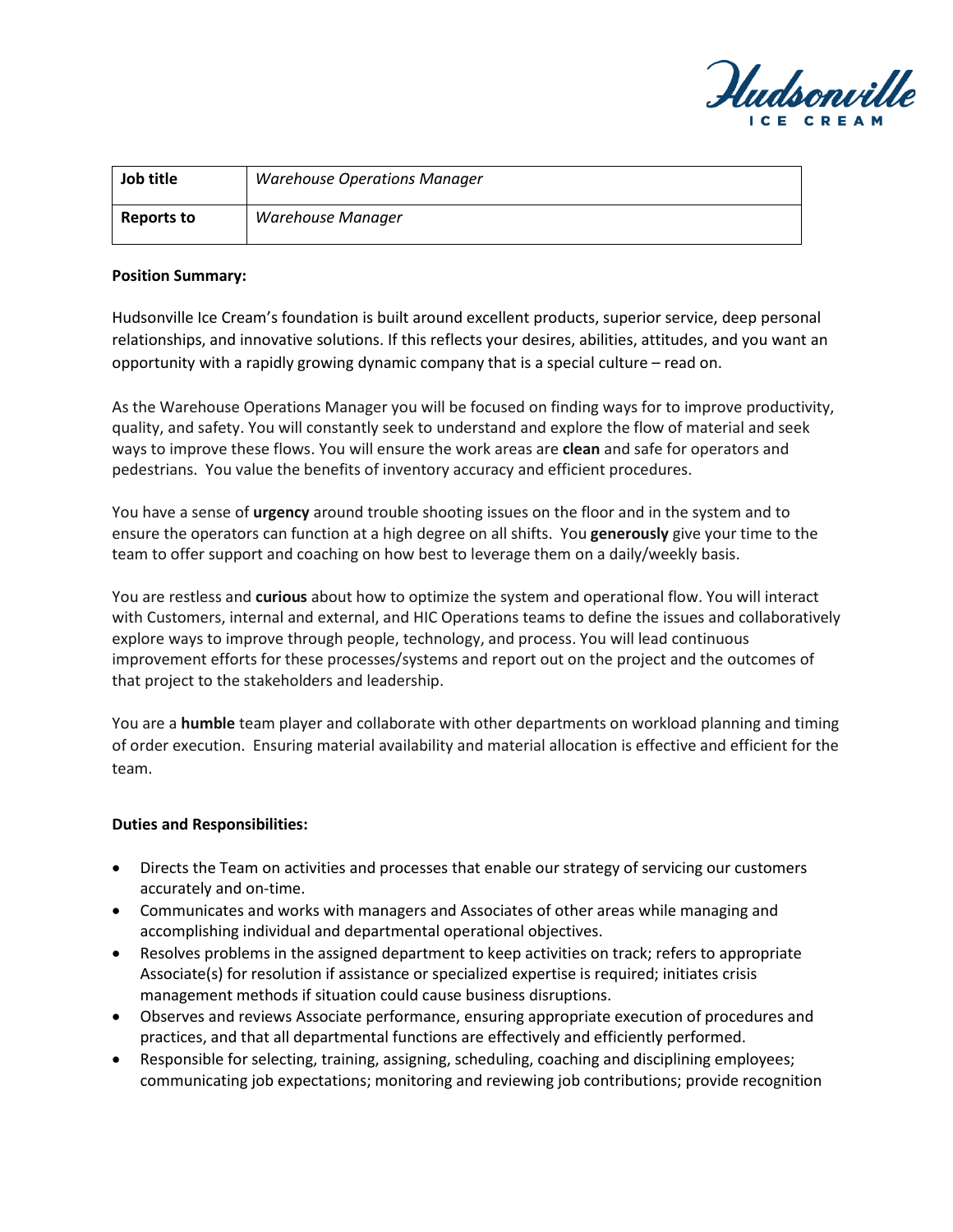

to employees to achieve continuous improvement, motivational programs, managing labor costs and maintain appropriate staffing levels; enforcing policies and procedures.

- Engages and supports Associates by providing direction, coaching and feedback, and recognition, while efficiently and effectively supporting customers.
- Promotes good communication throughout assigned department to achieve thorough understanding of processes and procedures.
- Strategically manage and supervise warehouse in compliance with company's policies and core values. Works the warehouse floor for "hands on" approach for employees and leads by example.
- Manage and establish operational procedures for warehouse operations, handling and disposition of materials, accurate warehouse inventory, and physical inventory and cycle count.
- Achieves warehouse operational objectives by contributing warehouse information and recommendations to strategic plans and reviews; preparing and completing action plans; implementing production, productivity, quality, and customer-service standards; resolving problems; completing audits.
- Ensure daily, weekly, and monthly goals are met or exceeded. Deliver effective team meetings. Communicate with other department managers to coordinate warehouse deliveries, customer service issues, logistics and other activities.
- Maintain safe and healthy work environment by establishing, following, and enforcing standards and procedures, complying with legal regulations. Attend Safety Meetings, conduct daily safety walks and monthly safety audits. Maintain and inspect all equipment.
- Review and reconcile warehouse, delivery, and occupancy invoices with accounting department.
- Complete other duties as assigned.

# **Desired Outcomes**

- No Lost Time Accidents (0 LTAs) or Recordables
- Increase Productivity and Operational Flow; >95% next day's shipments are picked/ready.
- Maintain Inventory Accuracy >99.98%
- Facility cleanliness / organization is 100% customer tour and audit ready.
- Engagement with direct reports >95%.

# **Experience**

- Undergraduate degree or equivalent logistics related experience preferred.
- Five (5) years related work experience with demonstrated success in overseeing a logistics function in high volume preferred, multi-shift environment.
- Superior supervisory and development abilities; strong verbal and written communication skills; able to prioritize multiple tasks, functions, and responsibilities in a fast-paced environment; strong critical thinking skills for proactive planning and crisis management.

# **Qualifications:**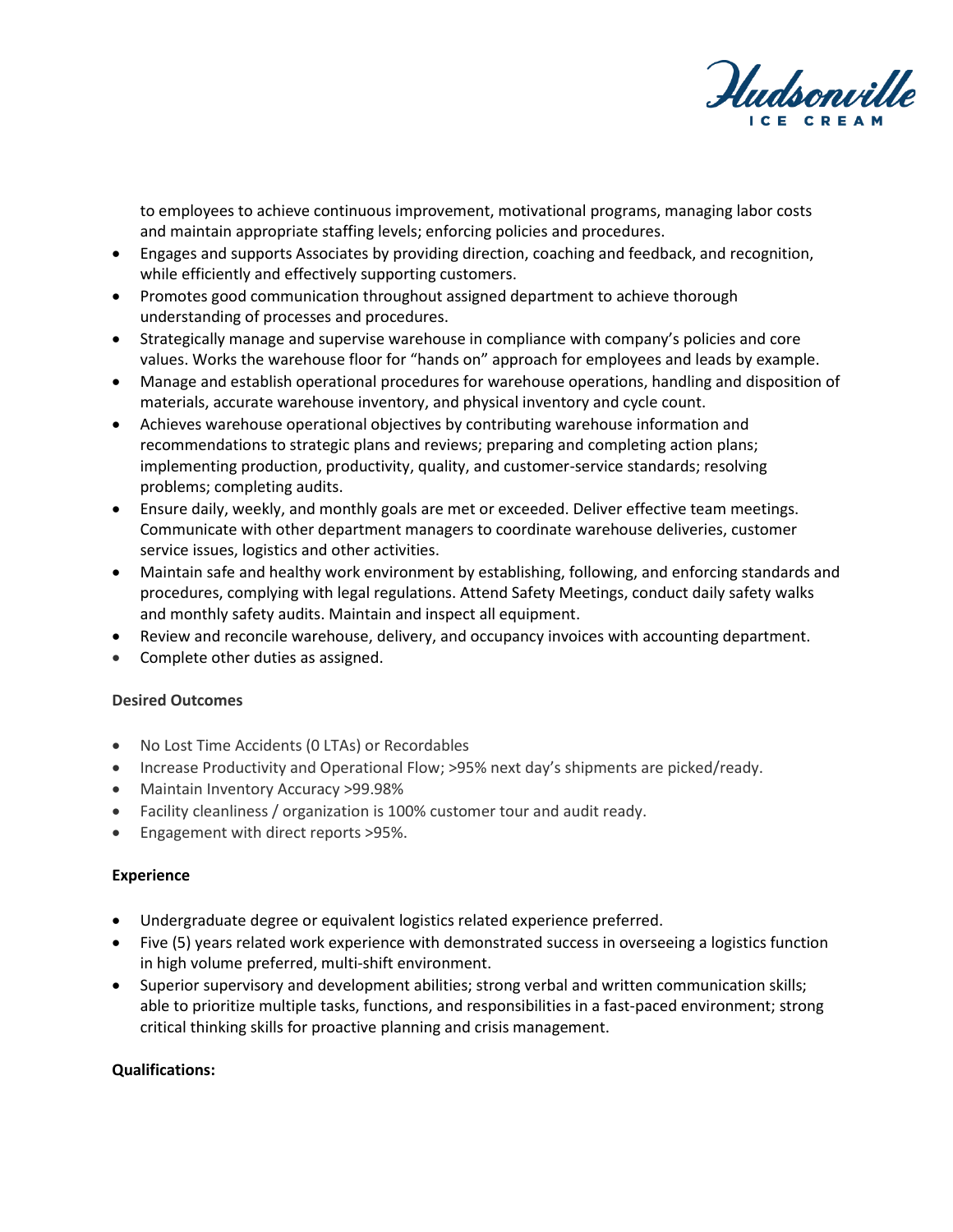

- Leadership skills and ability to manage staff
- Proven warehouse management experience, including WMS
- Strong knowledge of warehousing Key Performance Indicators (KPIs)
- Proven ability to implement process improvement initiatives
- Expertise in warehouse management procedures and improvement initiatives
- Excellent communication skills
- Strong decision making and problem-solving skills
- Safety conscious
- Attention to detail
- Ability to multitask

### **Benefits:**

- 401K
- Vacation
- Insurance (Health, Dental, Vision)
- Bonus Plan
- Partial Gym Membership

### **Why Hudsonville?**

• Here at Hudsonville, we offer a first-class work environment with a real family feel. We appreciate and recognize the hard work, and dedication of our team members. We firmly believe that our employees fiscal, physical, and mental health are essential elements to our organization's overall success. It is with this philosophy in mind that we offer a competitive wage and benefits package that starts day one. Moreover, Hudsonville is committed to its team members continual growth and development.

| <b>Approved by:</b> | Signature of the person with the authority to approve the job description |
|---------------------|---------------------------------------------------------------------------|
| Date approved:      | Date upon which the job description was approved                          |
|                     |                                                                           |